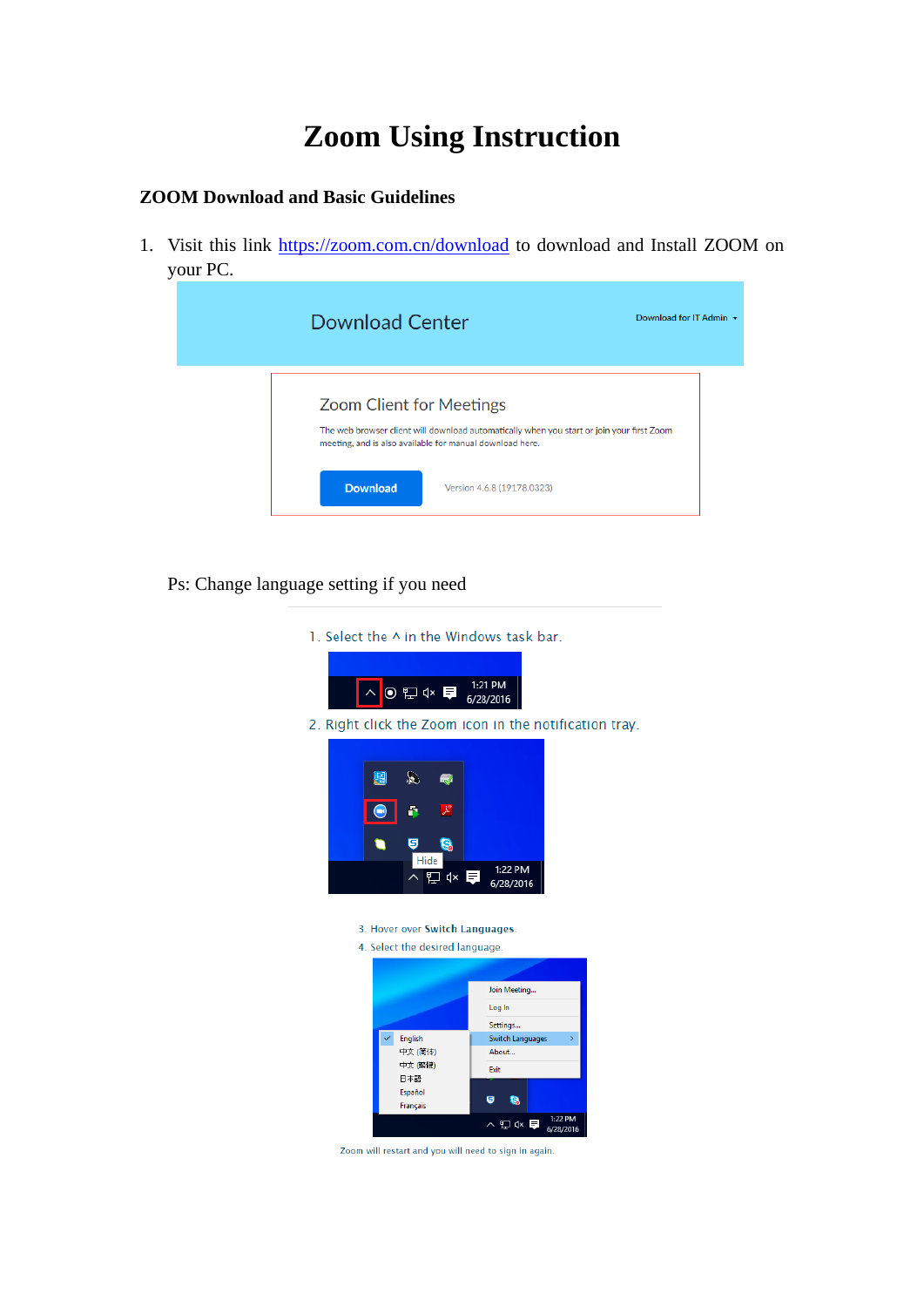2. Sign in for an account



3. Enter the conference room with Meeting ID which will be announced later.

|                            |                                                                                                                                                | Zoom                                                                                                   |  |  |
|----------------------------|------------------------------------------------------------------------------------------------------------------------------------------------|--------------------------------------------------------------------------------------------------------|--|--|
| New Meeting $\sim$         | $+$<br>Join                                                                                                                                    | <b>Join a Meeting</b><br>Meeting ID or Personal Link Name<br>$\checkmark$<br>Screen Name               |  |  |
| $\frac{1}{19}$<br>Schedule | $\uparrow$<br>Share screen v                                                                                                                   | Remember my name for future meetings<br>Do not connect to audio<br>Turn off my video<br>Join<br>Cancel |  |  |
|                            | C Zoom                                                                                                                                         | $\times$                                                                                               |  |  |
|                            | <b>Join a Meeting</b><br>123-4567-890<br>E02-Jian Pang<br>Remember my name for future meetings<br>Do not connect to audio<br>Turn off my video | Ŵ                                                                                                      |  |  |

Name your Screen Name

 For **Conference Committee Member and Keynote Speaker**, please name it as: **Position-Full Name**

Eg: Conference General Chair-XXX Keynote Speaker-XXX

 For **Author**, please name it as: **Session Number**-**Paper ID-Full Name** Eg: V01-XXX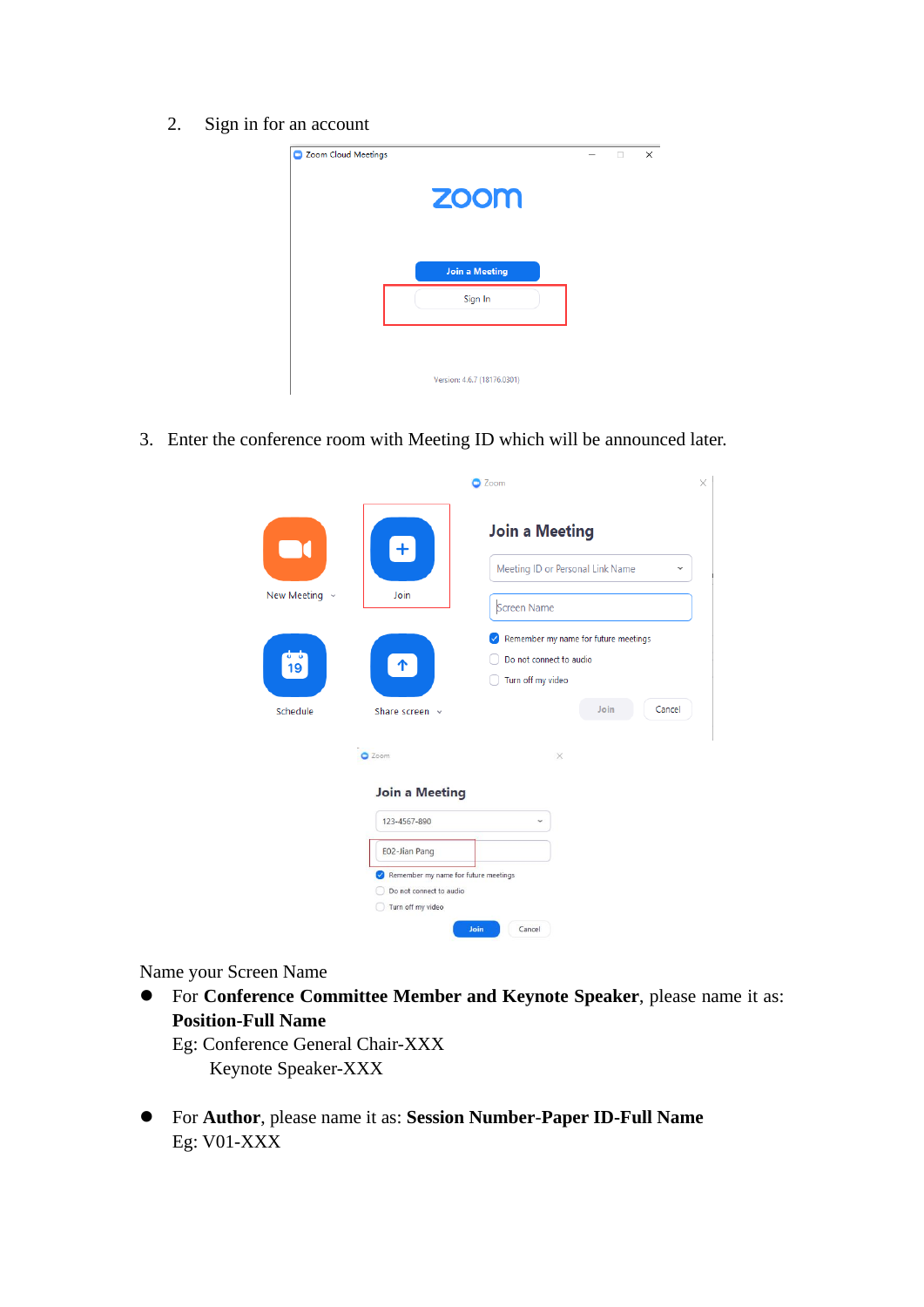## **Using Tips:**

 Share your screen to all participants when you make presentation by clicking **Share**. Please prepare your presentation file in advance.



See other participants by clicking **Participants.**



 There will be Q&A in every keynote speech and technical session. If you have any question, please click **Raise Hand**.

| ஈ<br><b>Invite</b> | <b>Participants</b> | <b>Share</b> | $\cdots$<br><b>Chat</b> | ⌒<br>$\smile$<br><b>Record</b> | Leave Meeti | Mute Me | Raise Hano |
|--------------------|---------------------|--------------|-------------------------|--------------------------------|-------------|---------|------------|
|                    |                     |              |                         |                                |             |         |            |

 Communicate with other participants by clicking **Chat**. NOTE: If you have any question or any assistance is needed, please feel free to contact our staff.



Unmute audio and start video while your presentation.



## **ZOOM Test**

Conference will arrange test time for all participants. Each session will have around 30 minutes test time. The specified test time will be announced later. Staff will contact with you to check your microphone and presentation file screen share in announced conference room.

NOTE:

 Please make sure your internet, PC's microphone and camera are available during conference period. To ensure a good sound effect, we suggest you use headset with microphone or earphone with microphone.